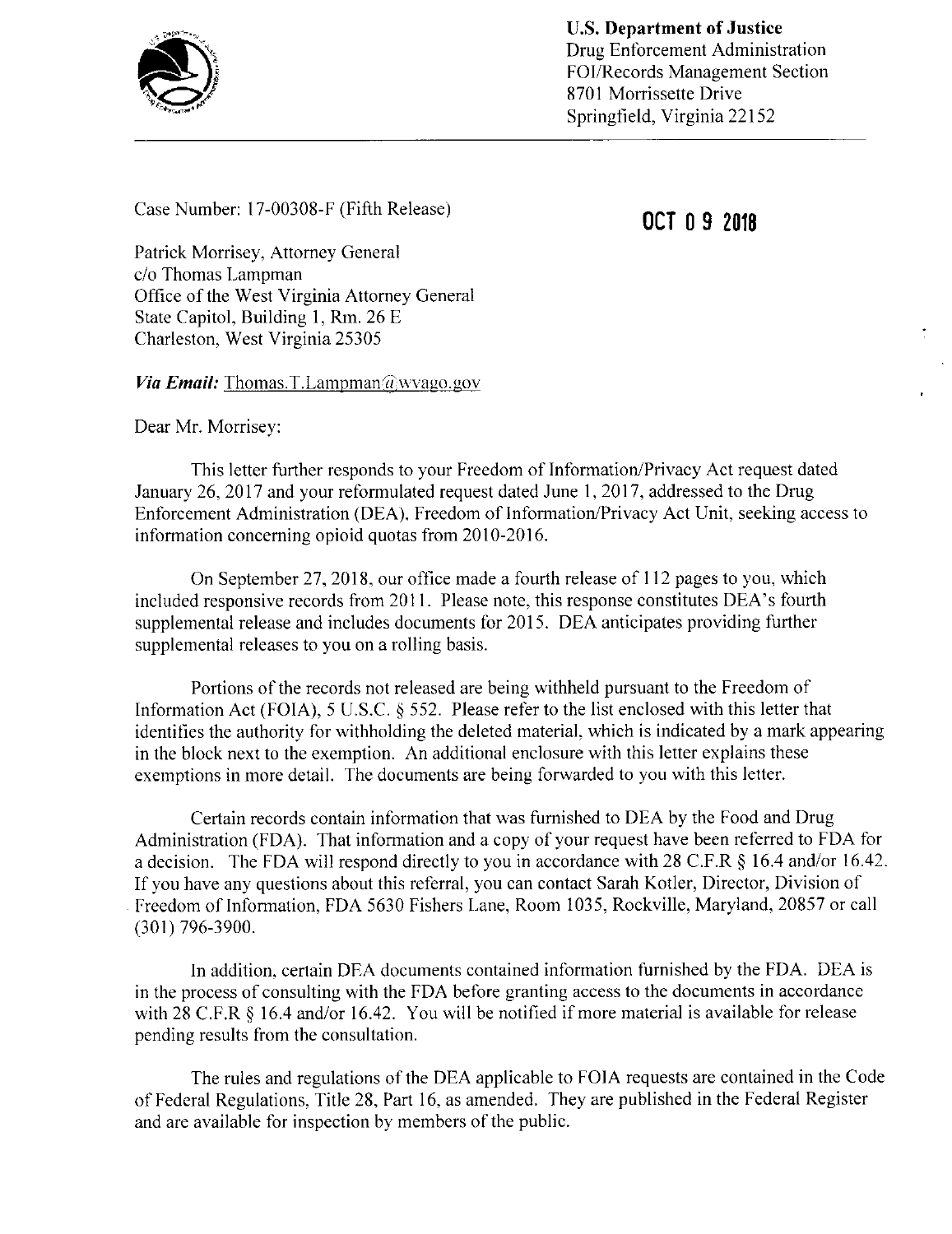For your information, Congress excluded three discrete categories of law enforcement and national security records from the requirements of the FOIA. See <sup>5</sup> U.S.C. § 552(c). This response is limited to those records that are subject to the requirements of the FOIA. This is a standard notification that is given to all our requesters and should not be taken as an indication that excluded records do, or do not, exist.

If you have any questions regarding this letter, you may contact Caitlin Trujillo, Attorney, Administrative Law Section at (202) 598-2730.

Sincerely, gerely,<br>atherini/Mynek

Katherine L. Myrick, Chie Freedom of Information/Privacy Act Unit FOI/Records Management Section

Number of pages withheld: 0

Number of pages released: 232

Number of pages referred: 17 (FDA)

Number of pages consulted: 4 (FDA)

## APPLICABLE SECTIONS OF THE FREEDOM OF INFORMATION AND/OR PRIVACY ACT:

| <b>Freedom of Information Act</b><br>5 U.S.C. 552 |                                                                                                                    |                            | <b>Privacy Act</b><br>5 U.S.C. 552a                |                                                                 |
|---------------------------------------------------|--------------------------------------------------------------------------------------------------------------------|----------------------------|----------------------------------------------------|-----------------------------------------------------------------|
| $\lceil \,\,\rceil$ (b)(1)                        | $\left[ \begin{array}{cc} 1 \end{array} (b)(5) \right] = \left[ \begin{array}{cc} 1 \end{array} (b)(7)(C) \right]$ |                            |                                                    | $\lceil \cdot   \cdot d \rceil$ $\lceil \cdot   \cdot k \rceil$ |
| $\lceil \ \rceil$ (b)(2)                          |                                                                                                                    | [X] (b)(6) $[ ] (b)(7)(D)$ | $\lceil (j)(2) \rceil$                             | $\left[\begin{array}{c} \end{array}\right]$ (k)(5)              |
| $\lceil \ \rceil$ (b)(3)                          | $\left[ \begin{array}{cc} 1 \end{array} (b)(7)(A) \quad [X] (b)(7)(E) \right]$                                     |                            | $\left[\begin{array}{c} \end{array}\right]$ (k)(1) | $\lceil \cdot \rceil$ (k)(6)                                    |
| [X](b)(4)                                         | [ ] (b)(7)(B) [ ] (b)(7)(F)                                                                                        |                            |                                                    |                                                                 |

Enclosures